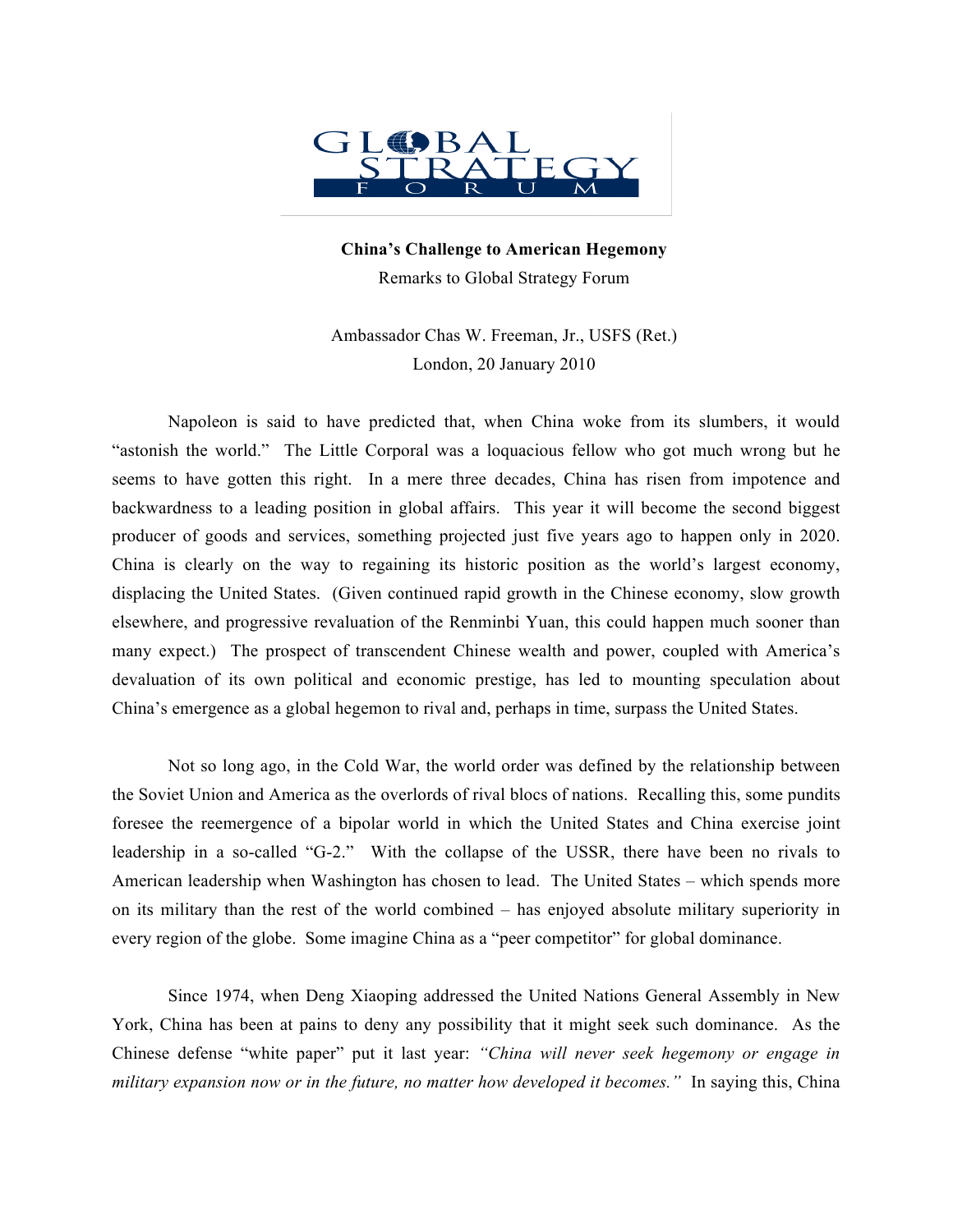is inadvertently echoing the American isolationists of the nineteenth and early twentieth century. The United States did not then seek to dominate or control the international state system, nor did it pursue military solutions to problems far from its shores. In time and in reaction to events, however, America came to do both.

Why has China, alone among nations, felt obliged to assert that it does not aspire to regional or global hegemony? Is this simply propaganda, intended to distinguish Beijing from Brezhnev's Moscow or from the militarism of contemporary Washington? Is it a contrite acknowledgment and repudiation of imperial China's past hegemonic status in East Asia? Or is it sincere counsel to future generations of Chinese not to bully their neighbors or the world once they have the power to do so? If so, is there something unique about China that causes its leaders to believe they must make a special effort to resist deep-seated hegemonic impulses?

This has become a timely question. After a couple of bad centuries, China is back. It believes, with some justification, that for most of its history it was the largest, wealthiest, best governed, and technologically most advanced society on the planet. China brims with confidence that it can regain this status, which it considers the natural order of affairs, and that it will do so in this century. Analogies to other rising powers with shallower histories – France, the United States, Germany, Japan, the USSR – are not helpful in predicting the consequences of China's rise. China has no messianic ideology to export; no doctrine of "manifest destiny" to advance; no belief in social Darwinism or imperative of territorial expansion to act upon; no cult of the warrior to animate militarism or glorify war; no exclusion from contemporary global governance to overcome; no satellite states to garrison; no overseas colonies or ideological dependencies to protect; no history of power projection or military intervention beyond its immediate frontiers; no entangling alliances or bases abroad.

China has a very persuasive explanation of its national interests. It says it needs domestic tranquility and peace on its borders in order to pursue its continued modernization and economic development. It seems very comfortable with a multipolar world order, where peace and economic growth prevail. But anyone with experience of negotiating with the Chinese can attest that they are capable of both haughtiness and petulance. Some of this sort of conduct seems to have been on display at Copenhagen last month. How a still-more-powerful China conducts itself in the future will be decided in part by Chinese realities as shaped by Chinese history. But Chinese behavior will also reflect how the rest of the world, including most notably the incumbent hegemon – the United States – reacts and interacts with China as China rises. And future Chinese conduct cannot be separated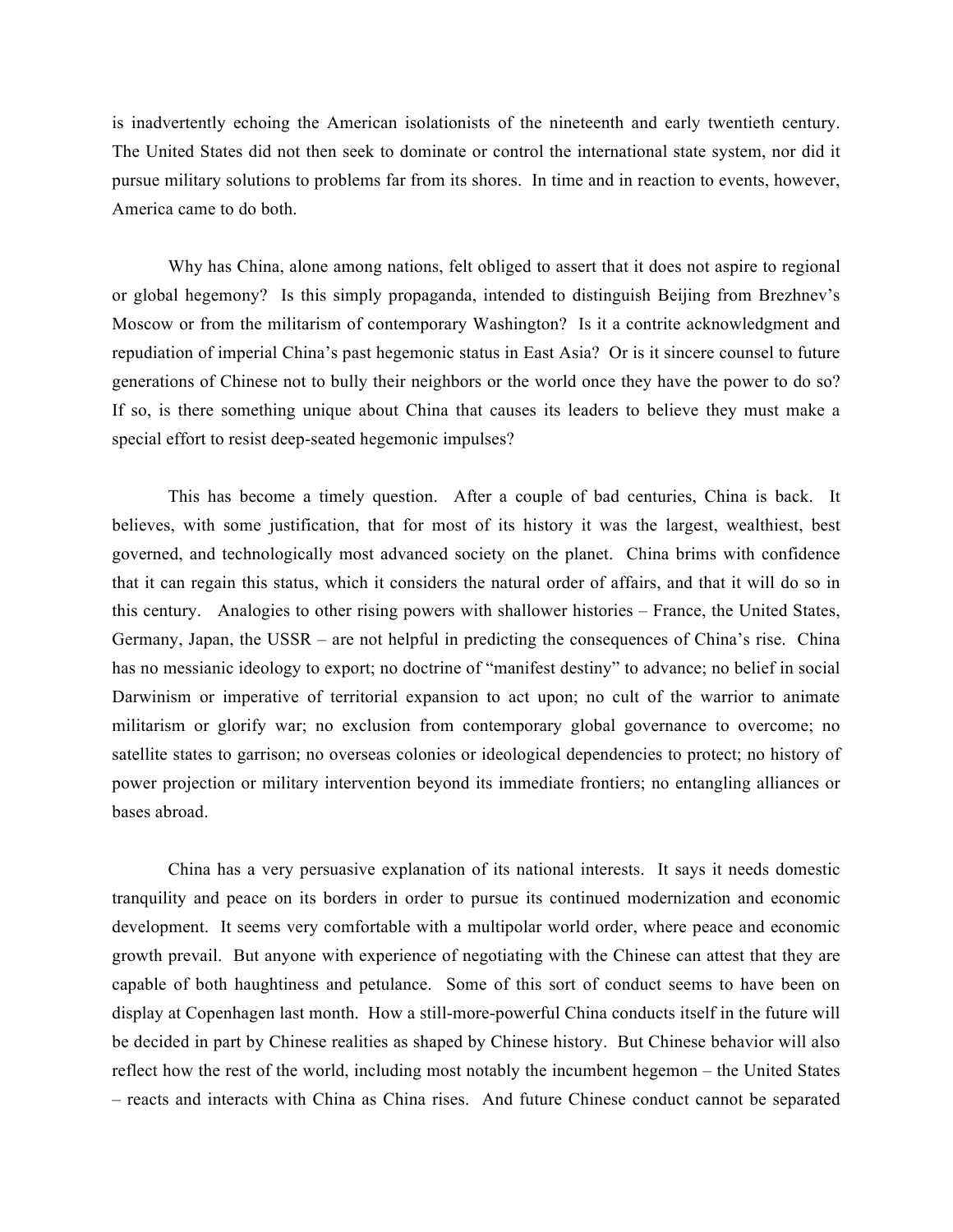

from the character of China's domestic politics. An autocracy that feels free to ignore the rule of law at home is unlikely to defer to international law and procedure abroad.

Whatever the meaning of China's assurances that it will not pursue hegemony or engage in military expansionism in future, we cannot be certain that it will not. There are grounds for optimism, especially with respect to China's use of military power. China's history includes examples of aggressive actions along its borders – especially in Korea and Vietnam. But overall China has been notable for its cautious, defensive, and inward-looking national security posture. The Great Wall stands as a symbol of this as does the scuttling of the Ming fleet in 1437. Despite a formidable history of innovation in military technology and warfare on a scale commensurate with its huge population and vast size, the Chinese strategic tradition stresses that weapons are inauspicious instruments to be used only when the use of force is unavoidable.

The People's Republic of China has used force when measures short of war have proven inadequate to secure its borders or strategic interests (as in Korea, India, and Vietnam), but, by marked contrast with India in Goa or Indonesia in Timor-Leste, it gave diplomacy the decades needed to resolve the Hong Kong and Macau issues without bloodshed. Beijing has shown a similar preference for negotiations rather than the use of force to settle the Taiwan issue. Cross-strait tensions are lessening. It should be encouraging that China has insisted on United Nations authorization for its military activities abroad, which are directed at peacekeeping and against piracy.

Still, China is modernizing its military at a peculiar moment of history. The United States inherited worldwide military superiority from the collapse of its Soviet rival. Without much discussion, it has embraced the neo-conservative agenda of sustaining this superiority at all costs. But rising Chinese defense capabilities erode American supremacy. China's new anti-carrier weapons endanger U.S. force projection capabilities in the Western Pacific; its anti-satellite programs imperil U.S. global surveillance and communication capabilities; its growing operations in cyberspace menace U.S. government operations and the economy of the American homeland alike. These are serious challenges not just to American hegemony but to core U.S. interests. They have begun to draw a response.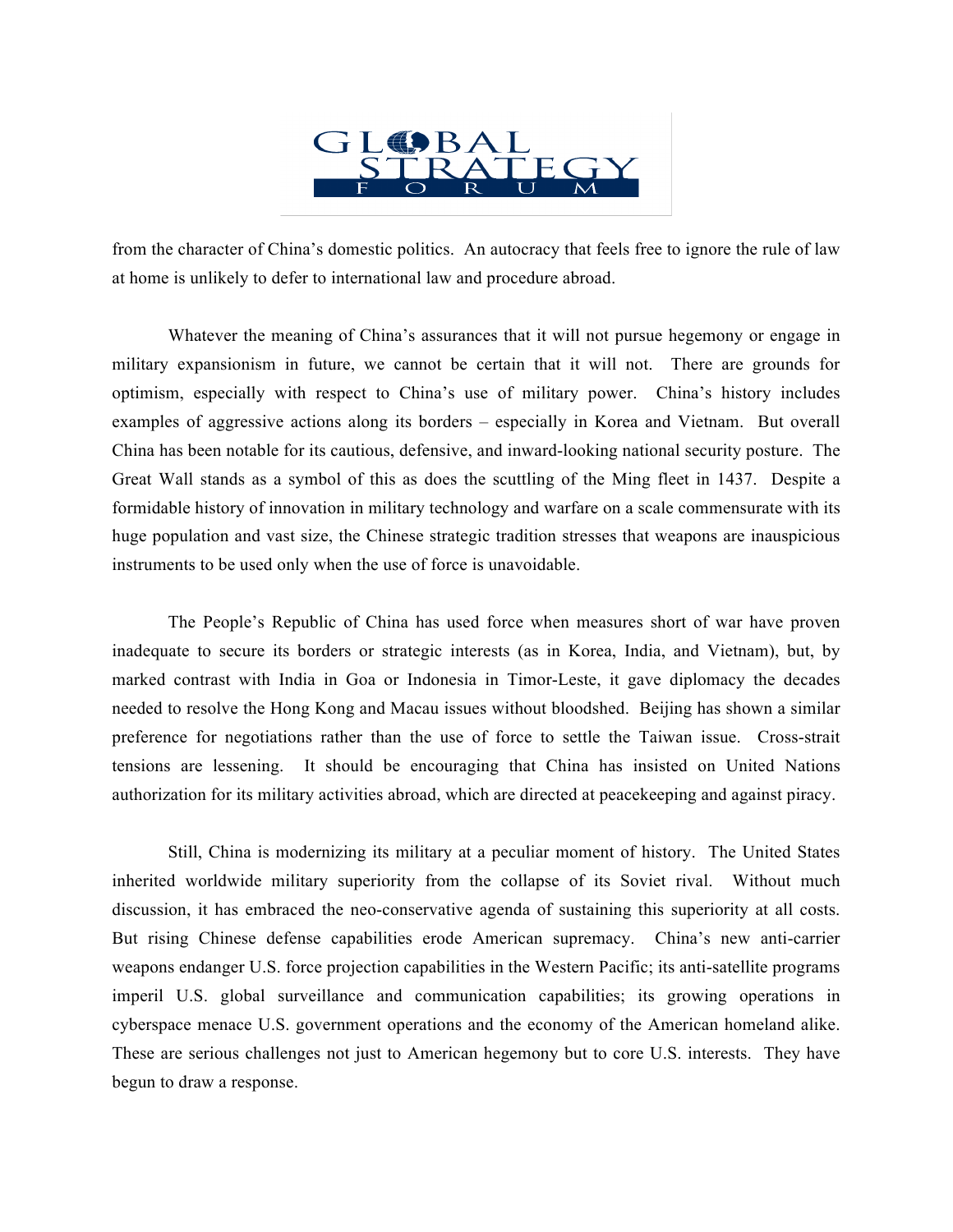The result is a deeply troubled Sino-American military relationship despite the diminishing prospects for war in the Taiwan Strait. China will persevere in its efforts to build a credible counter to American coercion. The United States will not soon abandon its obsession with the retention of absolute military superiority everywhere. A less hegemonic objective would allow the U.S. to accommodate a more powerful China while retaining the ability to prevail in any conflict with it. As things are, increasingly overt military confrontation between China and the United States is likely.

These inherent tensions – along with those arising from the huge bilateral trade imbalance in favor of China – are why the idea of a US-China duopoly like the so-called G-2 is infeasible even if it were desirable, which it is not. Still, the world economy is about to see the displacement of the United States from its  $20<sup>th</sup>$  Century preeminence. China will join the U.S., the EU, and Japan at the top. India, Brazil, Russia, and others in the G-20 will follow. What is in prospect is not the hegemony of one or two countries but its opposite – a multipolar balance of economic power.

China, like Japan, is, of course, a country with a population vastly larger than it can prosperously support on its own resource base, large as that is. And China is late in the search for access to raw materials for its burgeoning industries. (So is India.) China has a vital interest in the perpetuation of a global economic order open to trade and investment. China is now enmeshed in multilateral organizations in which it must daily demonstrate its dedication to the sovereign equality of nations, great and small. All this enforces the respect for comity that is the essence of a "responsible stakeholder." It informed People's Bank of China Governor Zhou Xiaochuan's cautious suggestion last spring that it would be better to manage the dollar down to a sustainable international role than to have it collapse.

But America is out of practice at dealing with independent power centers. For the past two decades the United States has been the undisputed global hegemon. For 40 years before that, it was the indispensable arbiter of the bloc of nations known as the "free world." American politicians are unaccustomed to formulating policy through multilateral consultations with other nations. Beijing isn't very good at this either, but seems more open to it than Washington. The United States will, as always, do what must be done, after it has exhausted all of the alternatives. But this will take time and cost the United States further prestige and influence. Meanwhile, China's global role will grow, especially if Beijing sustains the modesty and competence for which its diplomats have become known, rather than the arrogance that some of its domestic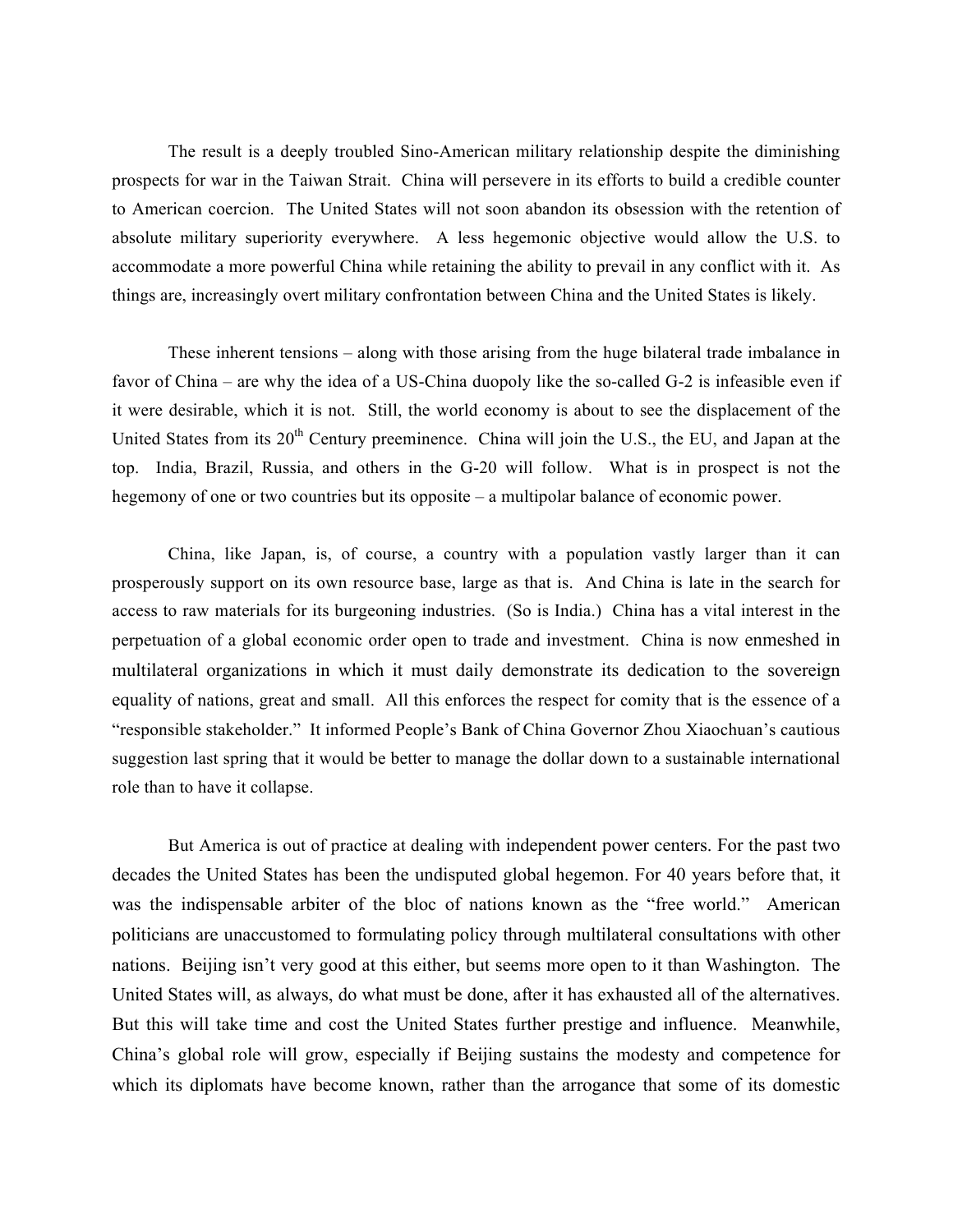

officials increasingly exemplify.

.

The Chinese Communist Party has delivered prosperity to ordinary Chinese, which is why it enjoys their support. Eighty-six percent of Chinese think their country is on the right track. Chinese see proof of the superiority of their political-economy in the apparent effectiveness of its response to the financial crash and its aftermath. Their government's policies have so far succeeded in sustaining high rates of economic growth through programs that enhance long-term economic and intellectual competitiveness. The contrast with the muddled self-indulgence of Washington's response to the crisis, in particular, is striking. Americans have so far shrunk from the hard decisions necessary to restore fiscal integrity to their government or to reverse serious decay in their nation's human and physical infrastructure. The recession has joined foreign wars and continuing deterioration in relations with the Islamic world as a factor accelerating American decline.

China seems certain to emerge from the crisis with a much larger and more competitive economy. The generation born under the single-child policy is coming of age. It is far more inclined to consumption than its frugal predecessors. A faster transition to growth driven by domestic consumption than many have thought possible seems in prospect. China's imports are now rising much more rapidly than its exports. Its balance of payments surplus, huge as it still is, fell by half in 2009. Continuing economic growth, deepened ties with Asian neighbors, the progressive internationalization of a yuan that is rising in value, all promise domestic stability and greater international stature for China in coming years.

The current self-congratulatory mood in China is therefore entirely understandable. Yet it masks the underlying weakness of the Chinese political system. Government in contemporary China derives its legitimacy almost entirely from its ability to deliver continued rapid economic growth. It stands for no credible values, neither trusts nor is trusted by those it rules, suffers from a high level of corruption, and has no clear vision for self-improvement. If America's politics are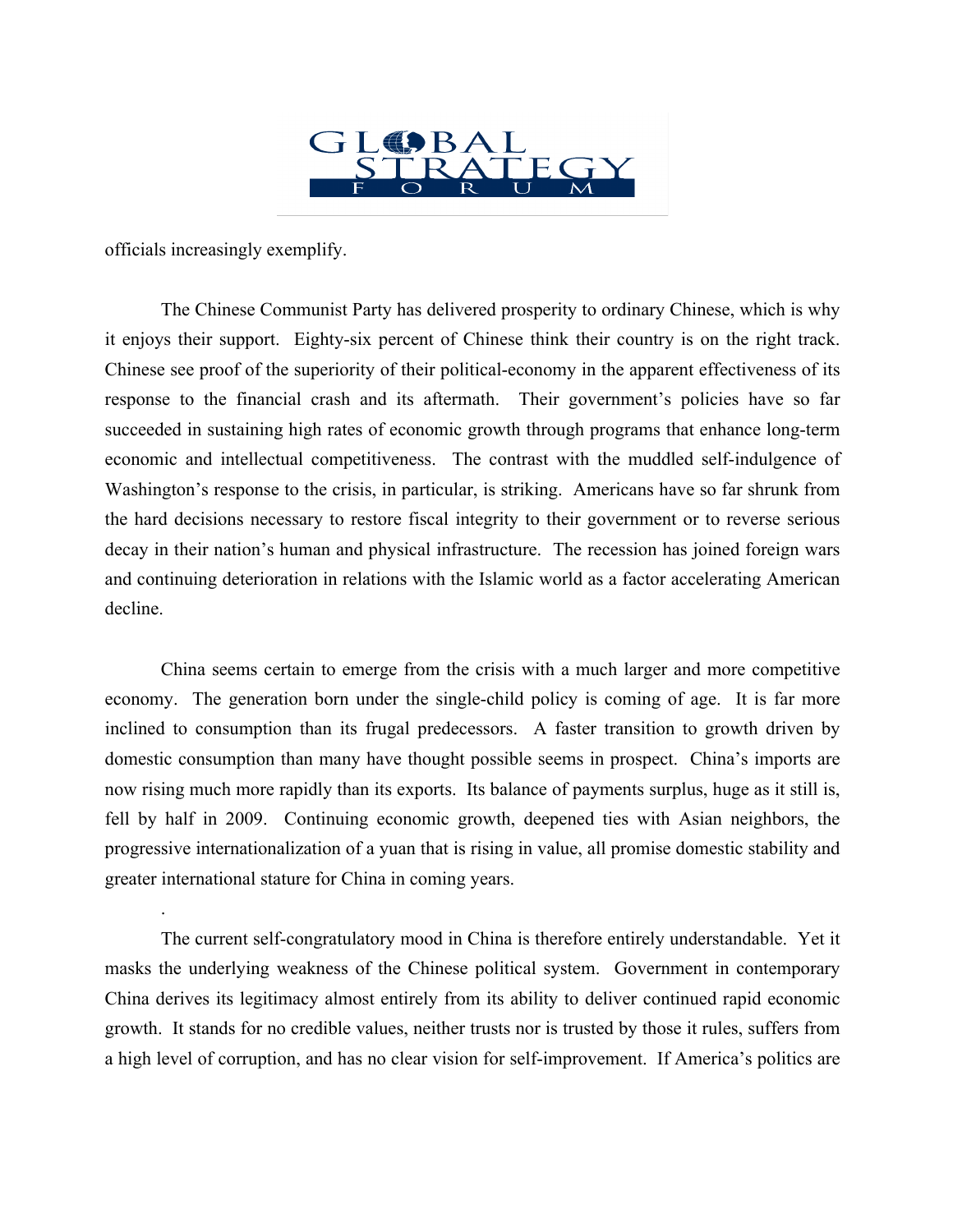widely viewed as so venal as to be dysfunctional, the Chinese system is seen as cynically manipulative and of questionable legitimacy. Without political reform, China will remain vulnerable to unrest should the economy falter. If there is no rule of law in China, Beijing's word will be doubted abroad. Despite its economic successes and growing defense capabilities, China's international influence will remain limited as long as it fails to evolve an attractive political system. It is not impossible that it may do so but there is no evidence at present to suggest that it will.

A Chinese perception that the United States is attempting to leverage its military superiority to keep China down could goad Beijing into efforts to dislodge America from its position of global dominance. Given the continuing disparities in national power, the ensuing struggle would be a long one. The trigger would probably be some incident derived from U.S. military operations offshore China or from the Taiwan issue, to which Sino-American relations remain hostage. This is unlikely, but, unfortunately, it is not impossible to imagine.

As I speak, for example, China is actively considering how to put effective pressure on the United States to halt arms sales to Taiwan. China wants Washington to live up to Ronald Reagan's commitment to restrain and reduce such sales in return for credible pursuit by Beijing of a peaceful settlement of its differences with Taipei. Sanctions on selected American companies – modeled on those the U.S. Congress has imposed on Chinese companies selling objectionable items to others – are apparently among the options before China's leaders. In the current economic climate, any such move by China could trigger a nasty confrontation and unleash an orgy of American protectionist retaliation that would likely set off a trade war. I do not consider such a development likely. If nothing else, however, the possible consequences of miscalculation by Beijing or Washington illustrate the global stake in continuing prudent management of the Sino-American relationship by both sides.

It is important to see China as it is, not as we wish or fear it to be. In 1943, President Franklin Roosevelt declared that China "has become one of the great Democracies of the world." That was nonsense, of course. But so, I believe, are perceptions of China as an emerging antidemocratic hegemon. The more likely prospect is that China will take its place alongside the